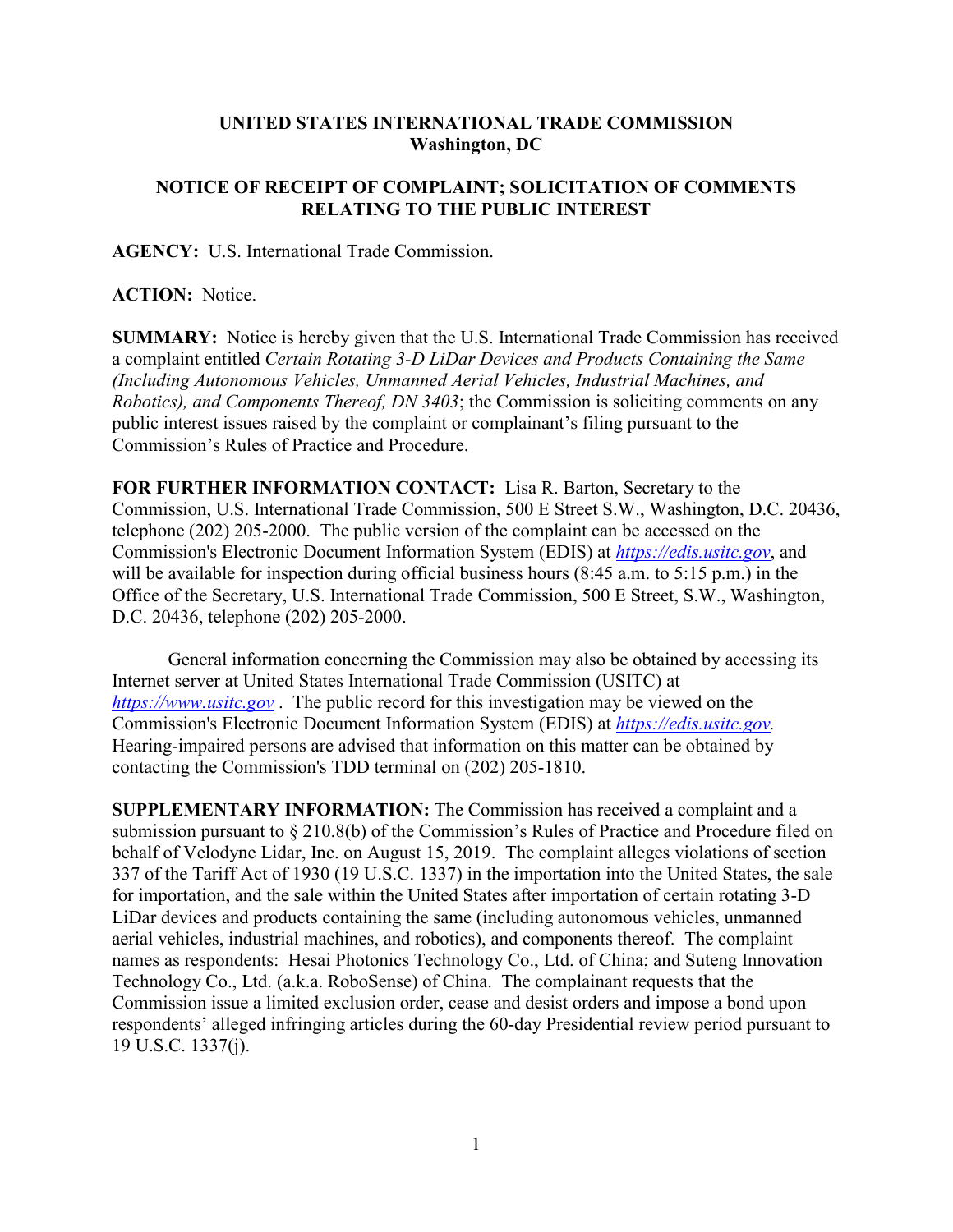Proposed respondents, other interested parties, and members of the public are invited to file comments on any public interest issues raised by the complaint or  $\S 210.8(b)$  filing. Comments should address whether issuance of the relief specifically requested by the complainant in this investigation would affect the public health and welfare in the United States, competitive conditions in the United States economy, the production of like or directly competitive articles in the United States, or United States consumers.

In particular, the Commission is interested in comments that:

- (i) explain how the articles potentially subject to the requested remedial orders are used in the United States;
- (ii) identify any public health, safety, or welfare concerns in the United States relating to the requested remedial orders;
- (iii) identify like or directly competitive articles that complainant, its licensees, or third parties make in the United States which could replace the subject articles if they were to be excluded;
- (iv) indicate whether complainant, complainant's licensees, and/or third party suppliers have the capacity to replace the volume of articles potentially subject to the requested exclusion order and/or a cease and desist order within a commercially reasonable time; and
- (v) explain how the requested remedial orders would impact United States consumers.

Written submissions on the public interest must be filed no later than by close of business, eight calendar days after the date of publication of this notice in the Federal Register. There will be further opportunities for comment on the public interest after the issuance of any final initial determination in this investigation. Any written submissions on other issues must also be filed by no later than the close of business, eight calendar days after publication of this notice in the Federal Register. Complainant may file replies to any written submissions no later than three calendar days after the date on which any initial submissions were due. Any submissions and replies filed in response to this Notice are limited to five (5) pages in length, inclusive of attachments.

Persons filing written submissions must file the original document electronically on or before the deadlines stated above and submit 8 true paper copies to the Office of the Secretary by noon the next day pursuant to § 210.4(f) of the Commission's Rules of Practice and Procedure (19 CFR 210.4(f)). Submissions should refer to the docket number ("Docket No. 3403") in a prominent place on the cover page and/or the first page. (*See* Handbook for Electronic Filing Procedures, **Electronic Filing Procedures**<sup>[1](#page-1-0)</sup>). Persons with questions regarding filing should contact the Secretary (202-205-2000).

<span id="page-1-0"></span> $\overline{a}$ 1 Handbook for Electronic Filing Procedures: